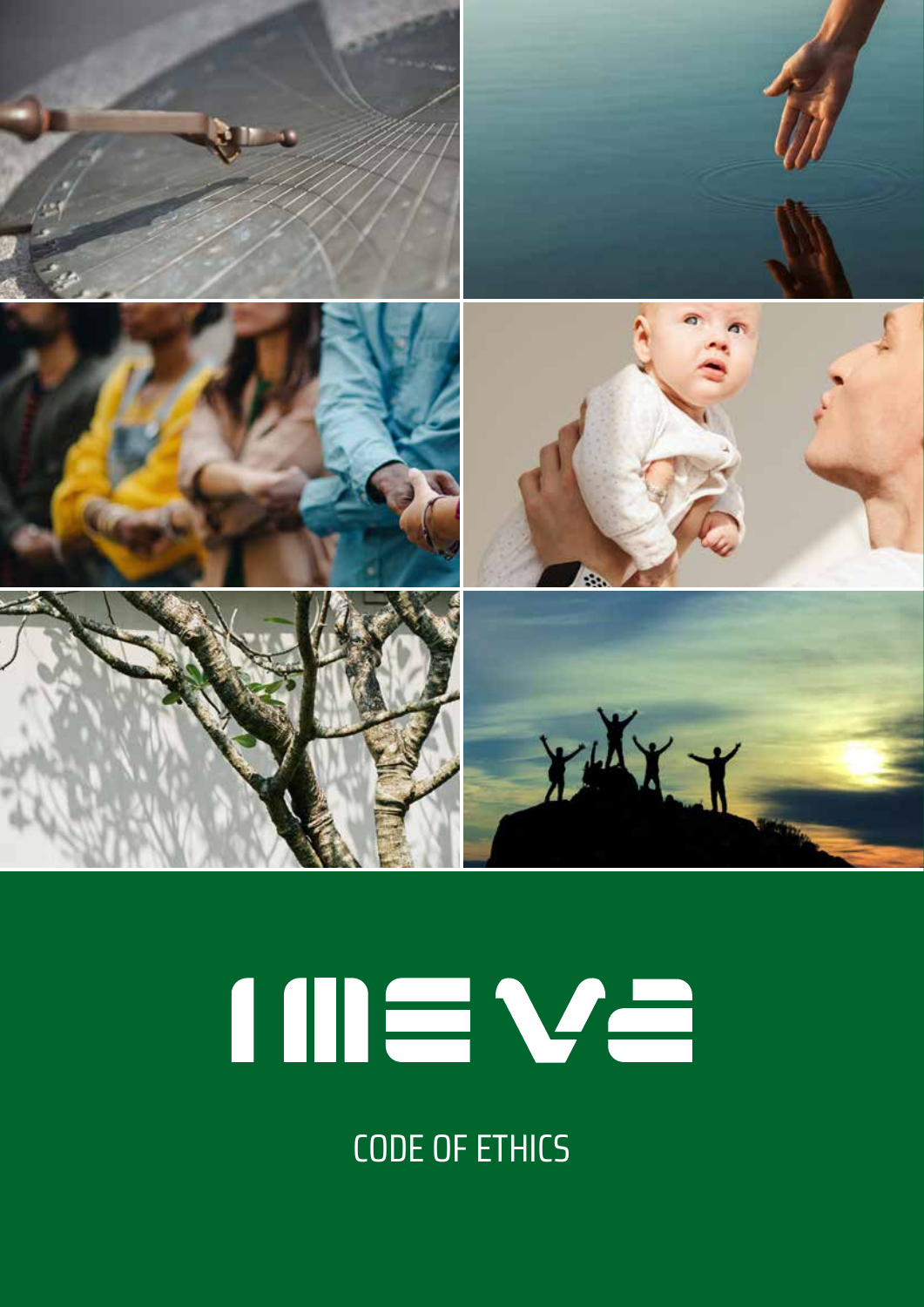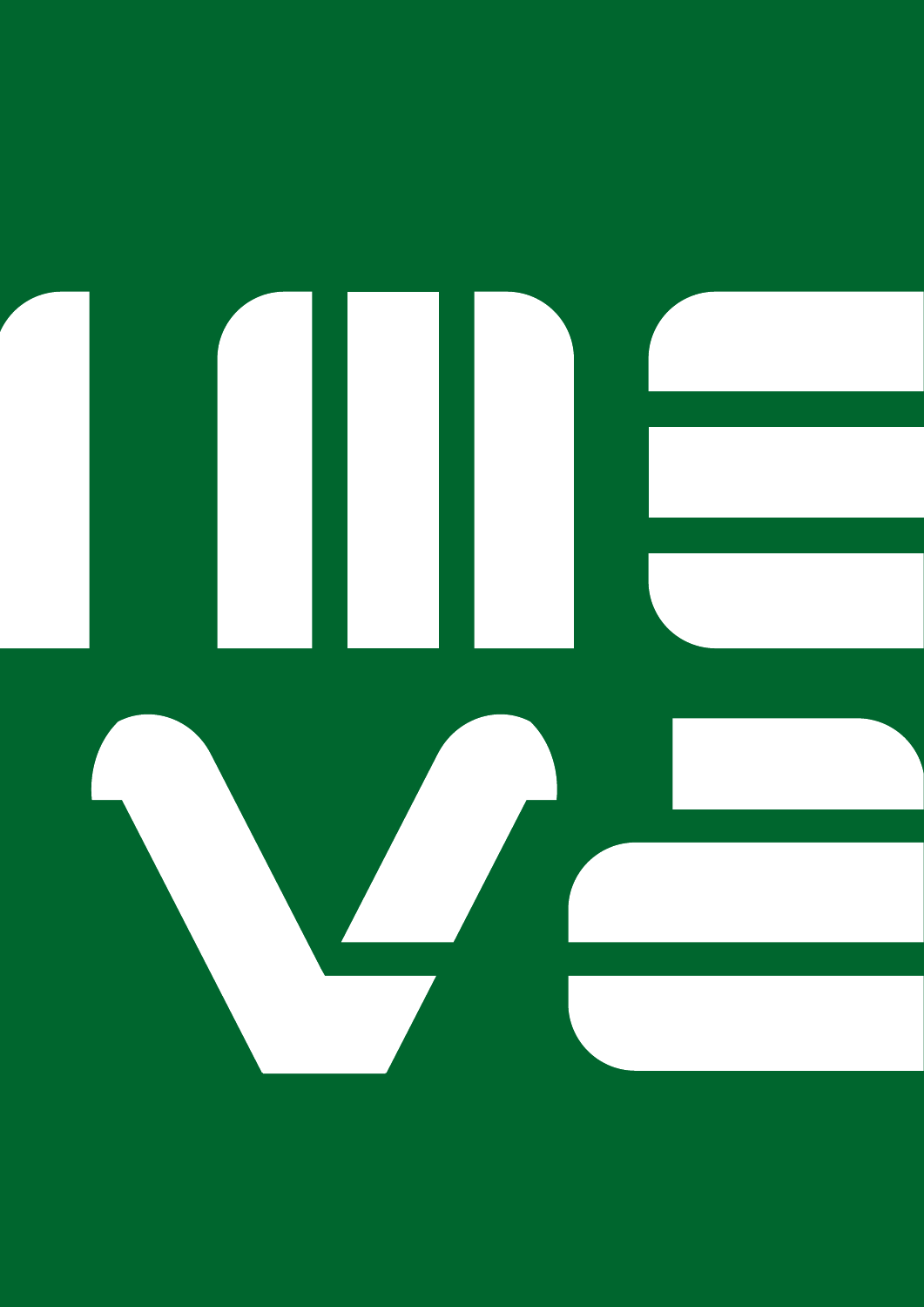

## **Summary**

| Principles concerning the community, the society, and the environment  16 |  |
|---------------------------------------------------------------------------|--|
|                                                                           |  |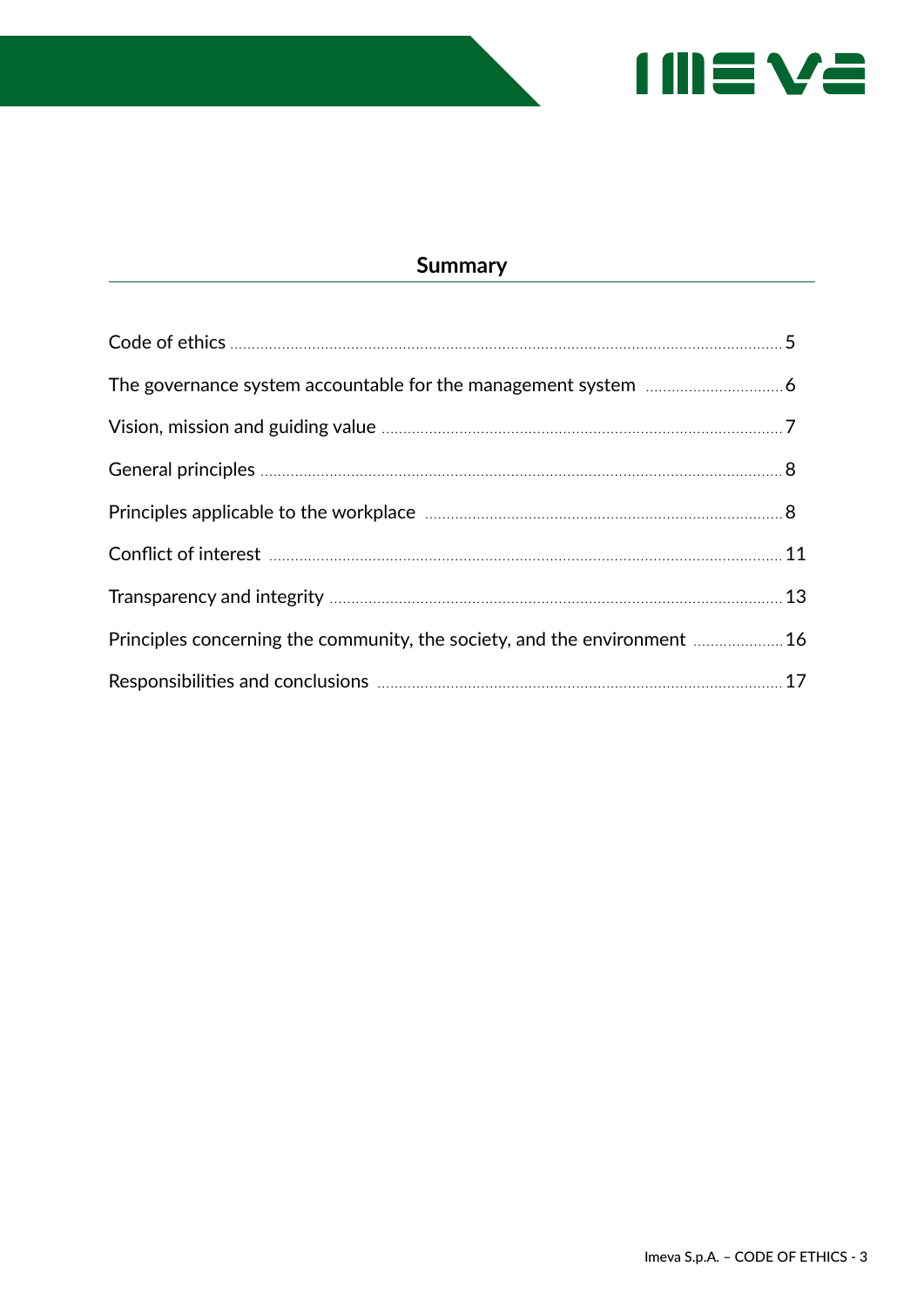

IMEVA SpA Industria Meccanica Varricchio

Registered office Località Ponte Valentino SNC Zona Industriale 82100- Benevento (BN) Tax Code and registration number 00041200627 VAT number 00041200627 Certified email: imeva@legalmail.it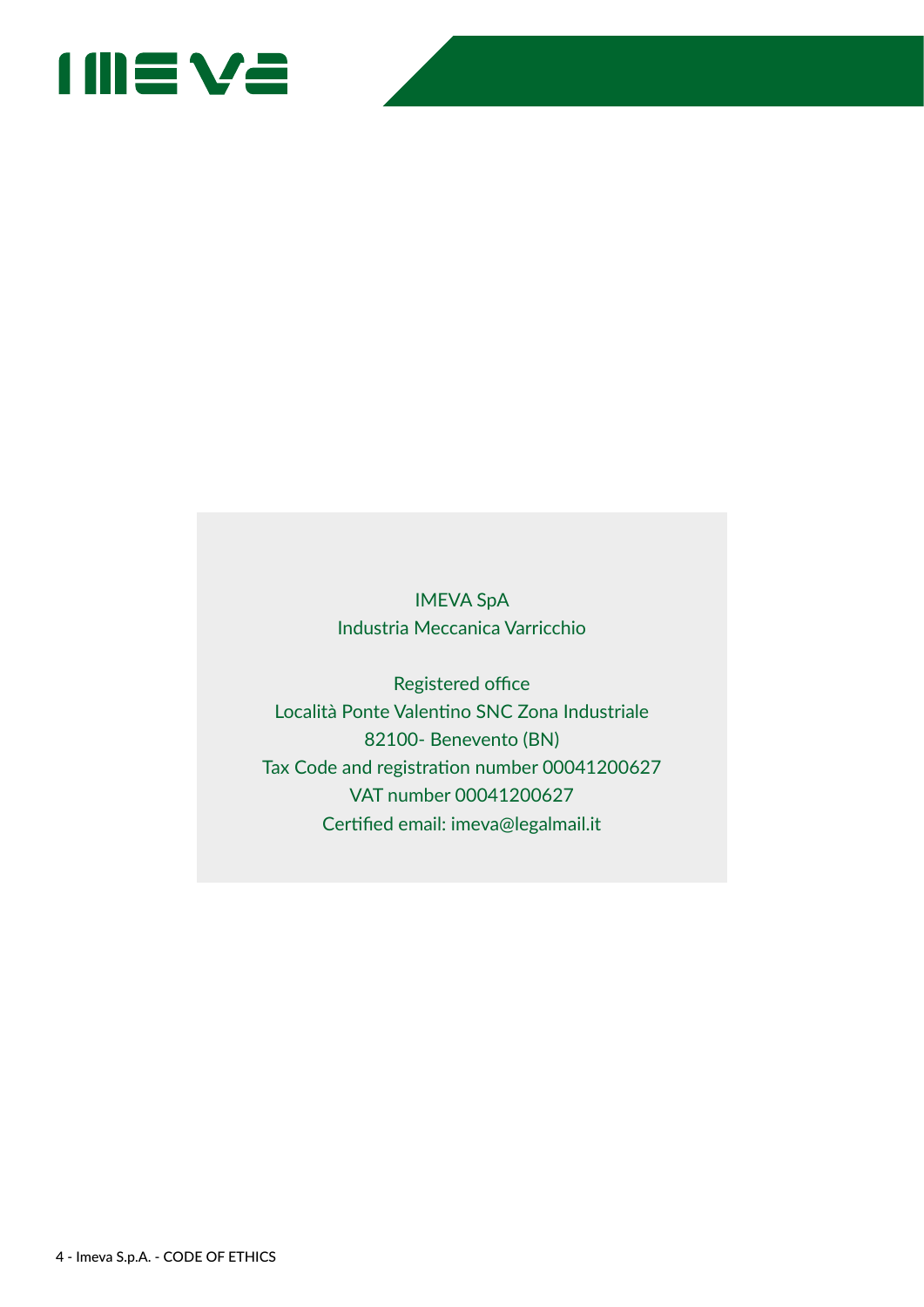



## **CODE OF ETHICS**

This Code was desired and approved by the Board of Directors of Imeva SpA, which adopted it with the Board of Statutory Auditors' favorable opinion and shareholders.

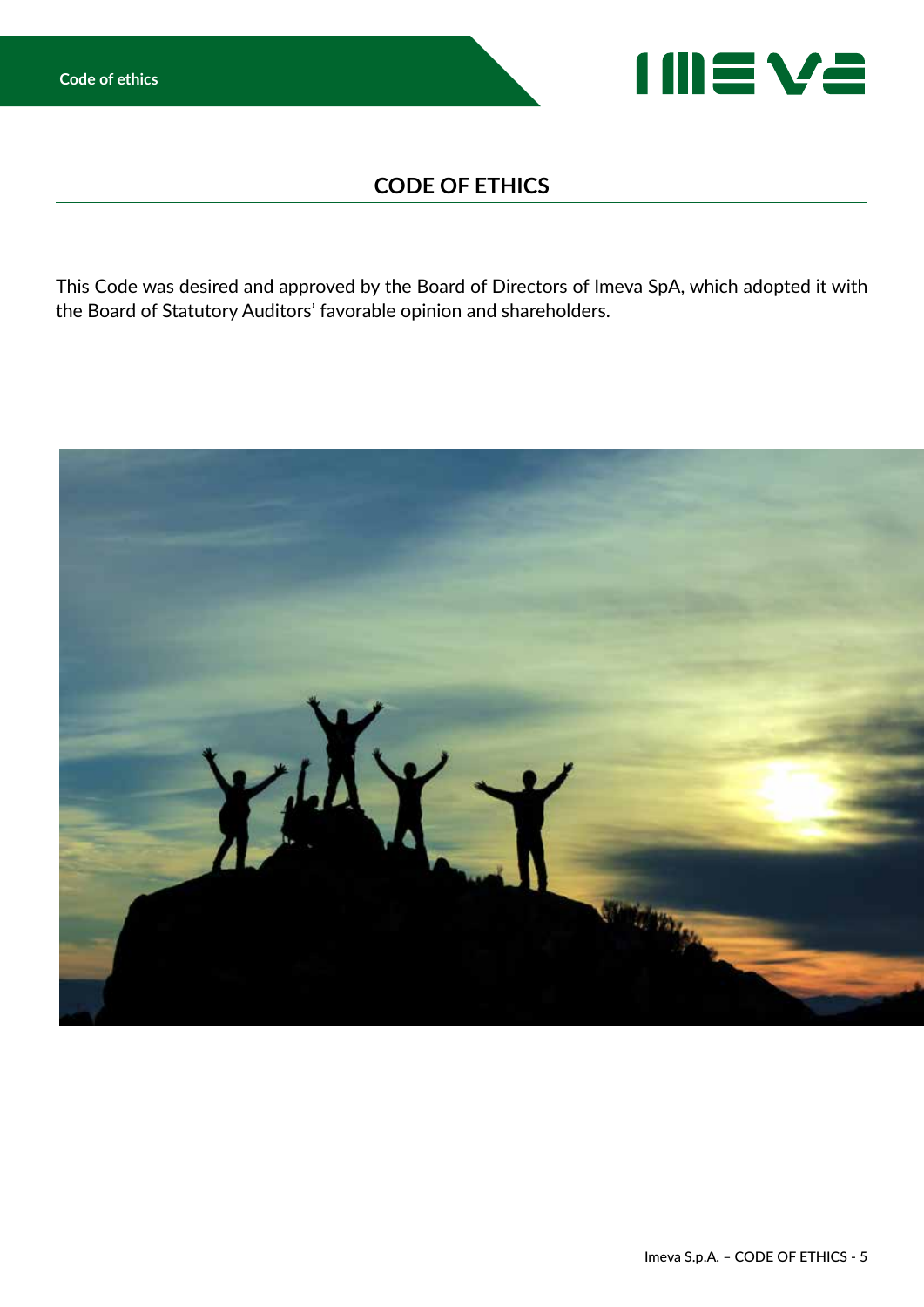

## **THE GOVERNANCE SYSTEM ACCOUNTABLE FOR THE MANAGEMENT SYSTEM**

Under its powers, the Board of Directors also appointed a Supervisory Board according to Legislative Decree 231/2001, art. 6 b), equipped with the prescribed requirements of autonomy and independence such as not to prejudice the impartiality of choices and assessments ascribable to the function of guarantor of the system

#### **CONTROL BODIES AND MECHANISMS**

Failure to comply with the principles contained in this Code entails applying the sanctions contained in the corporate disciplinary system also adopted according to Legislative Decree 231/2001.

This Code is brought to the attention of the Corporate Bodies, Company employees, consultants and collaborators, any proxies, and any other third party who may act on behalf of the Company in various relationships, including those with the Public Administration. All the subjects above are required to learn its contents and to respect its precepts. Any doubts on applications connected with this Code must be promptly discussed with the corporate control bodies.

Anyone who becomes aware of violations of the principles of this Code and/or the operating procedures that make up the overall company system or of other events likely to alternate their scope and effectiveness is required to report them to the corporate control bodies promptly.

Any changes and/or additions to this Code must follow the same for its initial approval.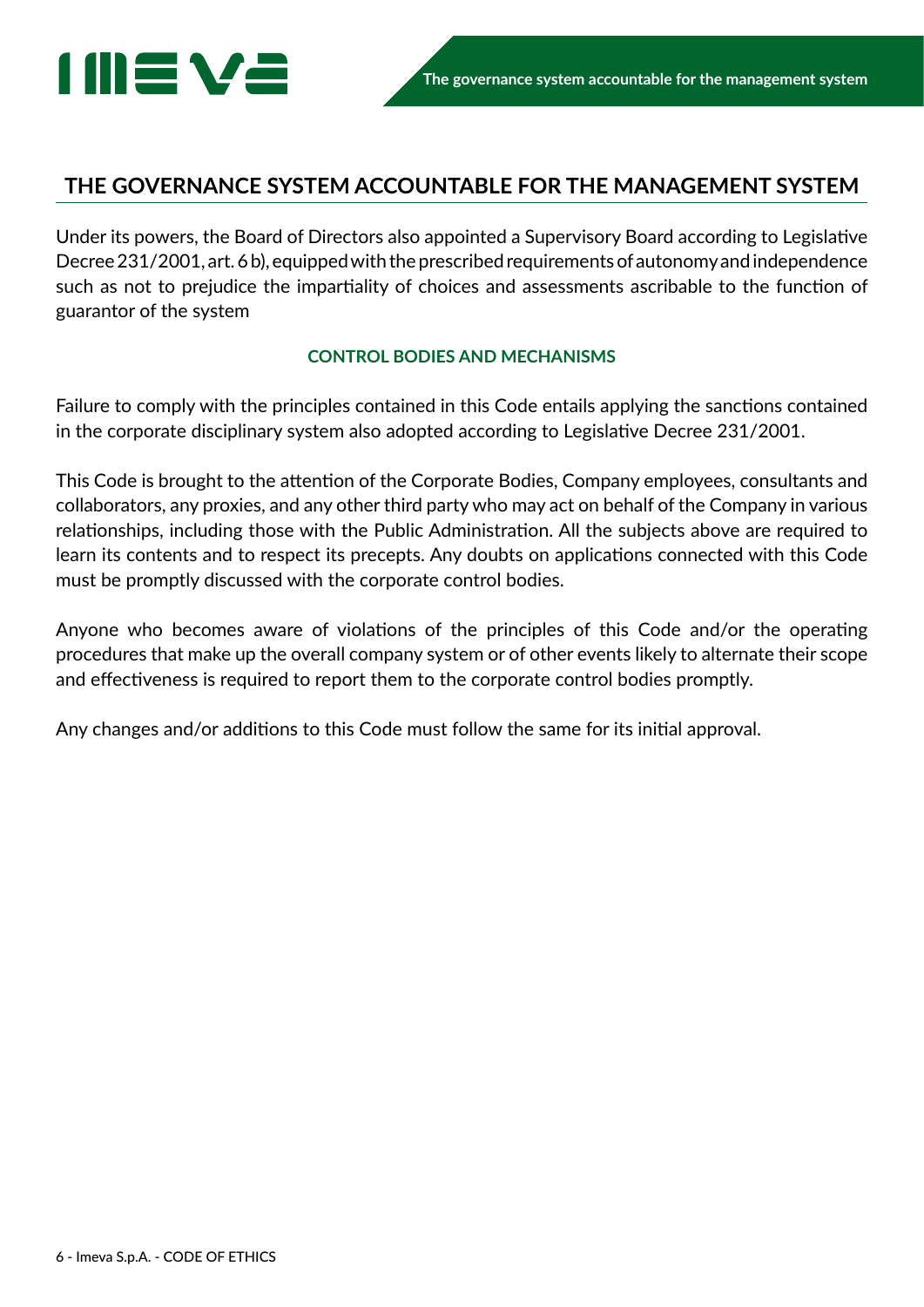

## **VISION, MISSION AND GUIDING VALUE**

#### **GUIDING VALUES**

Consciousness, reliability, humanity, availability are the values that sustain the Imeva activities and which can be summarized in a few simple but fundamental guidelines:

- do what is proper and ethical and, when in doubt, ask for directions to come to the correct decision *(not only in economic terms but also in terms of ethics);*
- *n* acknowledge that every action that the Company undertakes can have an impact on stakeholders *and that Imeva products and services play an essential role for the community;*
- *n understand what the potential impact of their actions may result on operators, managers, partners, suppliers, and stakeholders in general, anticipating and serving their needs via the products and services offered;*
- *n sharing ideas and results to make every community, even the working one, a better place.*

#### **MISSION**

The Mission of Imeva SpA can be summed up in the desire to be identified as a European leader in the design and production of road safety systems for the transport sector as well as of large infrastructure projects, by offering also engineering and advanced design services by promoting the selling of barriers, the systems for passive and active safety and the self-supporting steel pipes.

#### **VISION**

Produce and sell cutting-edge technology and engineering solutions with high-quality standards and innovation through excellent products and services to its customers.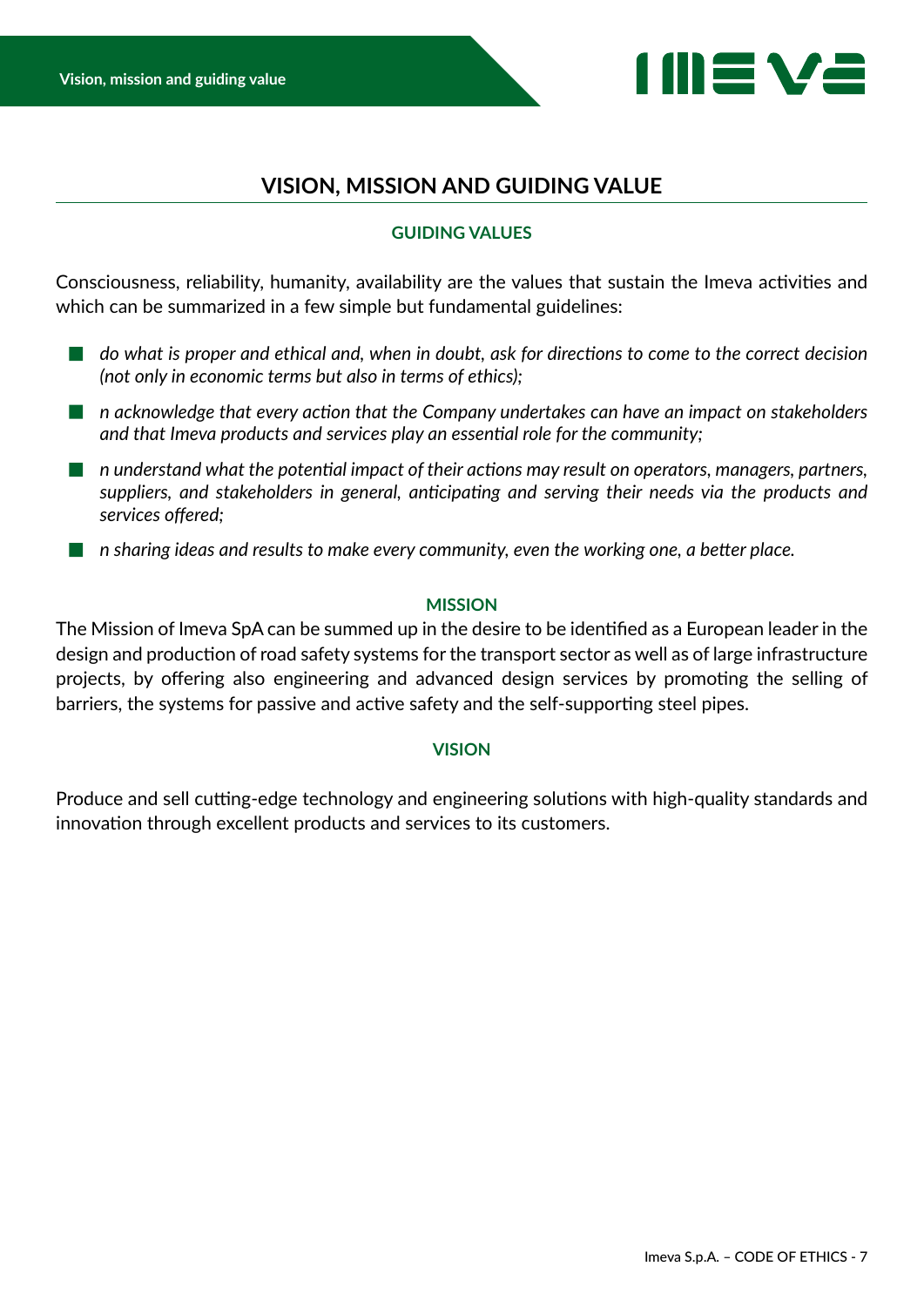

## **GENERAL PRINCIPLES**

#### **RESPECT LAWS AND REGULATIONS**

The Company inspires its business to the principles of this Code. The Company commits itself not to undertake or continue any relationship with anyone who demonstrates not to share the content and spirit of the principles expressed in this document.

The Company has an essential principle: compliance with laws and regulations of the country in which it operates and those specific to the industry.

## **PRINCIPLES APPLICABLE TO THE WORKPLACE**

## **CONSISTENCY WITH COMPANY POLICIES**

Employees or collaborators of Imeva SpA must stand by all Company operating policies and procedures, adopting behaviors consistent with promoting equal treatment on employment through:

- *the acknowledgment of individual qualifications/skills/experience as reference criteria for the recruitment, placement, training, and improvement of human resources;*
- the rejection and prevention, at all company levels, of any form of discrimination or abuse based on *race, color, sex, sexual orientation, religion, political ideas, national origin or social background, health conditions, or handicap.*

Each operation and/or transaction, understood in the broadest sense of the term, must be legitimate, authorized, consistent, harmonious, documented, recorded, and verifiable at any time.

Each company person, or external Company consultants, purchasing goods or services or both, must act in compliance with the following principles: correctness, cost-effectiveness, quality, lawfulness and operate with the diligence of a good father of a family, and they must respect the specific procedures already adopted and in force in the Company, without any exception. The employee or collaborator who violates this principle is guilty of gross negligence towards the Company, exposing it to economic losses and to inefficiencies which - ultimately - can even reverberate adverse effects on customers.

#### **HUMAN RIGHTS AND FAIR LABOUR STANDARDS**

Imeva aims to ensure continued commitment to respect the values and guiding principles related to human rights as expressed in ILO conventions (Tripartite Declaration of Principles concerning Multinational Enterprises and Social Policy) and the UN Declaration on Human Rights. Imeva is committed to supporting the progress of human rights by what is possible and desirable for a commercial organization.

#### **HEALTH AND SAFETY**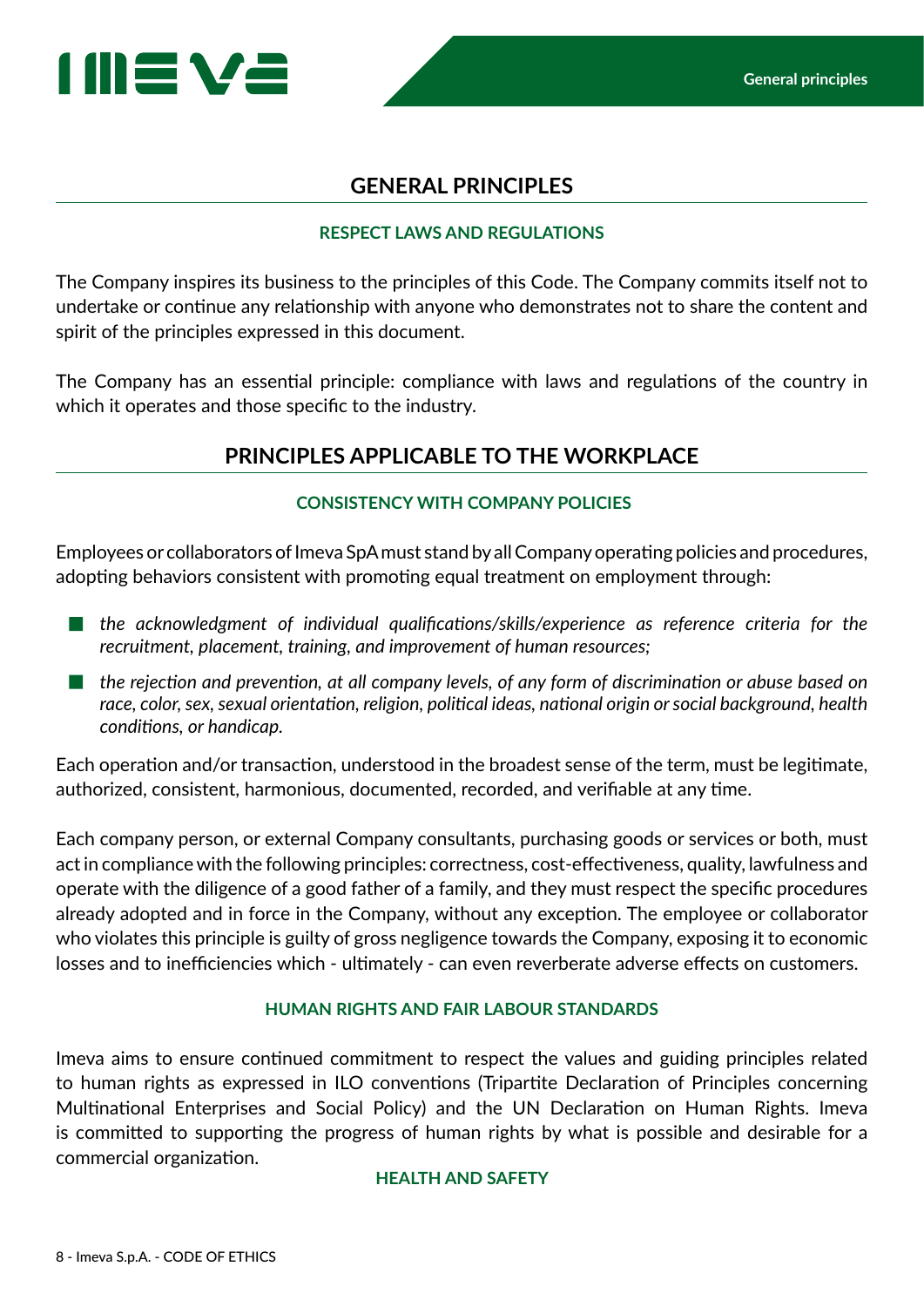

Each employee is permanently and, in any case, responsible for the strict application of company procedures and reasonable rules of conduct to guarantee the maintenance of safety conditions in the performance of their work and managing risk situations. The progressive decrease in attention to safety rules entails severe risks: over time, their observance can be perceived as an unnecessary disturbance, in the presumption that the risk, in consideration of the acquired professionalism, is now under control. It is essential that top management - and first of all sector managers - also act as an example in this area, thus preventing human resources from paying due attention to these rules and procedures.

All Imeva employees must be actively involved and participate in the Company Policy for Health and Safety in the workplace and the Environment. These policies apply in compliance with all internal and external requirements applicable to the work context.

Any employee/collaborator must inform his/her direct superior if he or she becomes aware of shortcomings in applying the rules or encounters risks caused by lacking adequate safeguards during the company activity.

Each employee/collaborator of Imeva must be informed about the emergency plans and procedures of the environment in which he/she operates. In the unlikely event that the Company, directly or indirectly, should cause any hypothesis of pollution, whether accidentally or maliciously, due to the behaviour of one of its company persons (employees or collaborators), endangering the health and safety of others, each subject will entail the obligation to:

- *1. follow the procedures in force;*
- *2. transmit all the necessary information to those in charge of managing Health and Safety in the workplace and environmental issues;*
- *3. respond in a precise and objective way to possible inquiries opened by the competent authorities.*

Each company person plays a decisive role in ensuring the quality and safety of the workplace and is equally responsible for taking appropriate countermeasures to prevent accidents at work. In this regard, Imeva SpA measures complying, in all material respects, with the laws and regulations in force on the subject. It is required that every employee/collaborator - none excluded - adopt a proactive and cooperative behavior aimed at all other employees and customers, suppliers, and anyone who works or is visiting the Company. The existence of unsafe working conditions must, in the eventuality, be immediately communicated to one's superior in writing and, always, to the internal control body, which will monitor the adoption of the necessary corrective measures.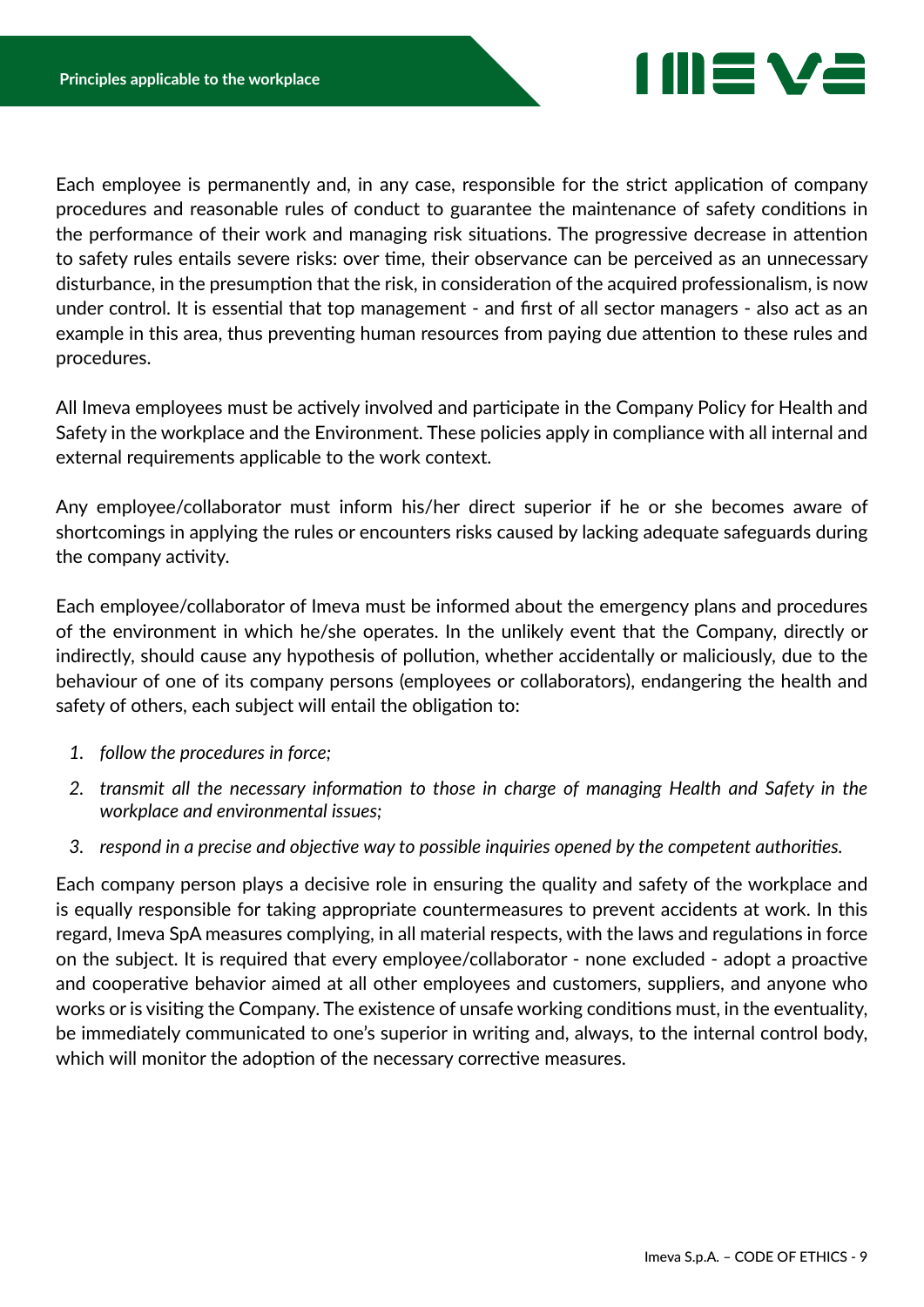

#### **CENTRALITY OF PROACTIVE INVOLVEMENT**

Imeva SpA is committed to the continuous improvement of the work environment by helping to create an environment based on responsibility, trust, and mutual respect, as well as inspired by the enhancement of personality and diversity among individuals where everyone feels responsible for the performance and of corporate reputation.

The Company is committed to ensuring that in its corporate organization, the annual objectives set, both general and individual, of employees and collaborators working for the Company are focused on a possible result, specific, concrete, measurable, and related to the time expected for its achievement.

#### **IMPROVEMENT AND CONTINUOUS INNOVATION**

Imeva supports research and development to ensure the continuous adaptation of its processes to effectiveness, and efficiency goals applied to corporate assets and addressed to the industry's growth. To this extent, the Company is engaged both in developing new process methods and inception of the products and services offered and sharing best practices, and following new technological investments.

Integrity is also fundamental in Imeva's development and ability to enter the market. Research and development processes and projects must comply with the laws and regulations in force and compliance with international best practices. The indiscriminate use of the contribution and other's intellectual property impedes research progress and compromises the research progress.

A good work environment supports workgroups within the individual organization and between organizations and enhances new ideas and free discussion between open minds.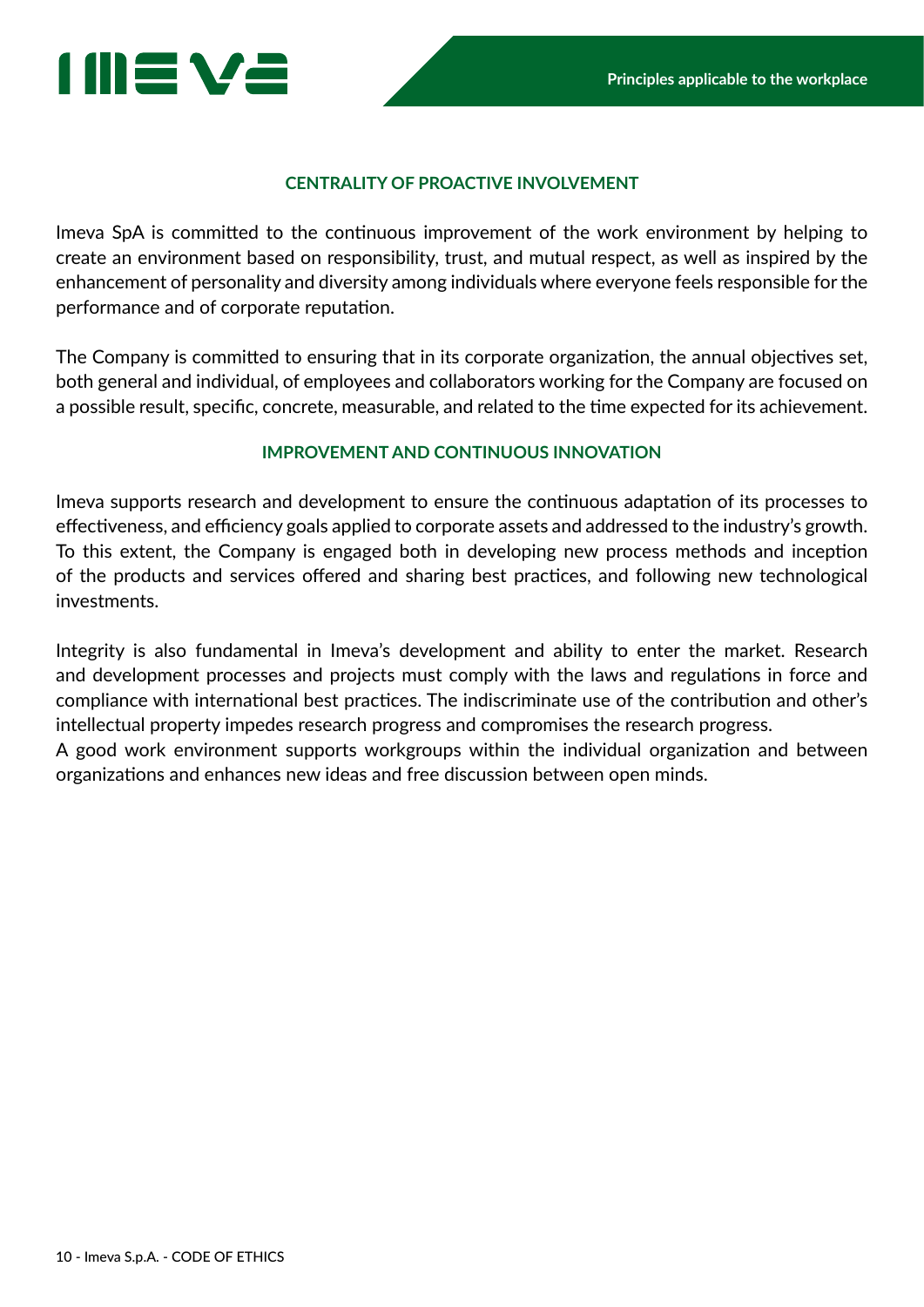

## **CONFLICT OF INTEREST**

Imeva SpA and its employees/collaborators pay great attention to the occurrence of a possible conflict of interest and the risk of its appearance while adhering to ethical standards of excellence. It is, therefore, necessary to know how to recognize the different methods and situations most exposed to the onset of this risk.

A conflict of interest arises when advantages of a personal nature can compromise the ability to make a decision impartially or when one's position within the Company can be used for private purposes. It is forbidden to undertake activities that may generate a conflict of interest unless the top management bodies approve this exception in writing. Third parties might not represent the Company in "corporate" relations when it is likely, even if only abstractly, to configure a conflict of interest.

Should any activity carried out by Imeva's employees/collaborators lead to a potential conflict of interest, this must be immediately and exhaustively reported in writing to the direct superior. On the other hand, an employee will need the impartial arbitration of his immediate superior if he finds himself in the condition of making a business decision under the influence of personal interests. The immediate superior must be given all the information regarding the potential conflict of interest; in this case, he will have to inform the top management.

Employees must refrain from engaging in activities that are likely to cause a conflict between their private interests and those of Imeva SpA; in case of doubt, the case must be reported to the direct superior to be considered and submitted to the top management correctly.

#### **FRAUD AND NON-CONFORMITIES REPORTING**

When facing apparent infractions and cases of non-application of corporate policies, the reporting system requires that the employee/collaborator immediately report non-compliance or the event of non-compliance with company policies to his or her direct superior or to top management, as well as to the Supervisory Board. The infringements referred to include any misconduct or event that may, by way of example:

- *have a negative business impact, even if only in reputational terms*
- *expose the health of employees and collaborators to risk*
- *have a negative effect on relationships with other personnel; or*
- *compromise the Company's reputation.*

The reporting system requires employees to make immediate disclosure in cases of suspected fraud, embezzlement, nepotism, or corruption in business acts and transactions, or corruption or, in any case, acts contrary to the principles set out in this Code or to what is indicated in the organizational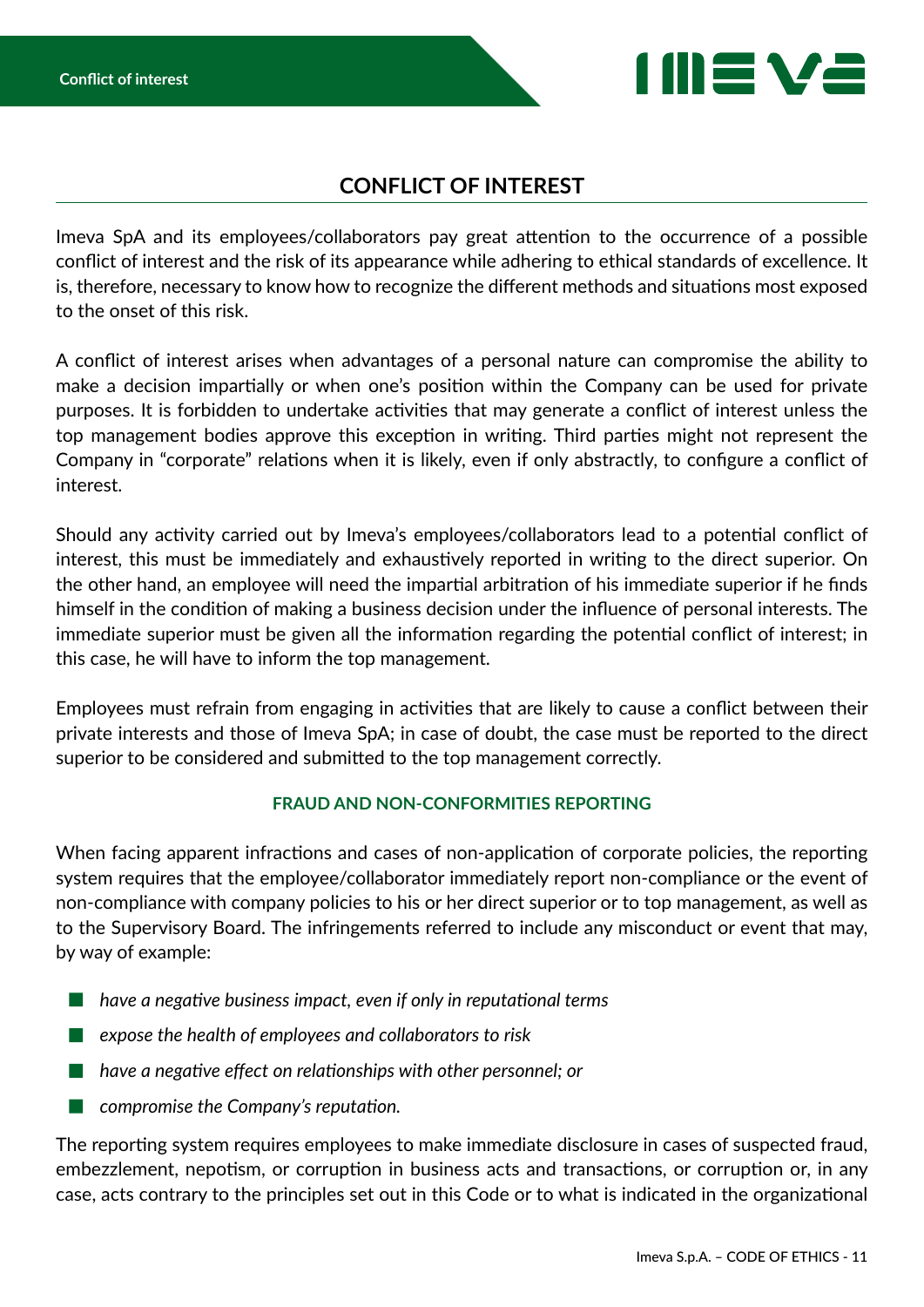

model: this includes any act or transaction involving employees, collaborators, suppliers, contractors or partners that may expose Imeva to:

- *incriminations or fines due to any corrupt event (e.g., fraud, bribery, or violation of applicable laws and regulations)*
- *complaints by customers or suppliers about activities that are unethical, moral, or unlawful;*
- *financial losses.*

All transactions between the Company, contractors, and outside organizations must be promptly and accurately "tracked" following standard accounting practices and principles. Practicing, or even considering, falsification of data or misrepresentation of facts will not be tolerated and will result in disciplinary action.

The Company promotes the use of email communications and the use of the "company intranet" system.

## **USE OF COMPANY ASSETS**

All company equipment made available to Imeva's employees is the Company's property or conducted in authorized use by the same. Any work product is the property of Imeva and can only be used to benefit the Company, including marketing and business plans, any scientific or process development projects, and operational or strategic projects of any kind or both, software & hardware, and similar material.

Suppose during their activity at Imeva SpA, employees become aware of, obtain, or have access to confidential information belonging to the Company. In that case, they are obliged to use it only for the Company's benefit, such information being exclusively the property of Imeva SpA.

No employee can use company property (such as equipment, goods, vehicles, office supplies, documents, files, data supports), nor use company services for private purposes without the express written authorization of his/her department or office. In any case, the head of department/office shall report to the top management about the exception. It is not permitted to use personal software on company equipment and machinery, except with prior written authorization and, in any case, in compliance with company procedures and accordance with the rules adopted in the DPS (the programmatic document on safety).

Company property must not be removed without the written permission of the direct superior; data, programs, or documents must not be copied or removed from the company site without authorization.

Employees/collaborators are prohibited from using company funds or other resources for personal purposes. Furthermore, employees are responsible for safeguarding the corporate resources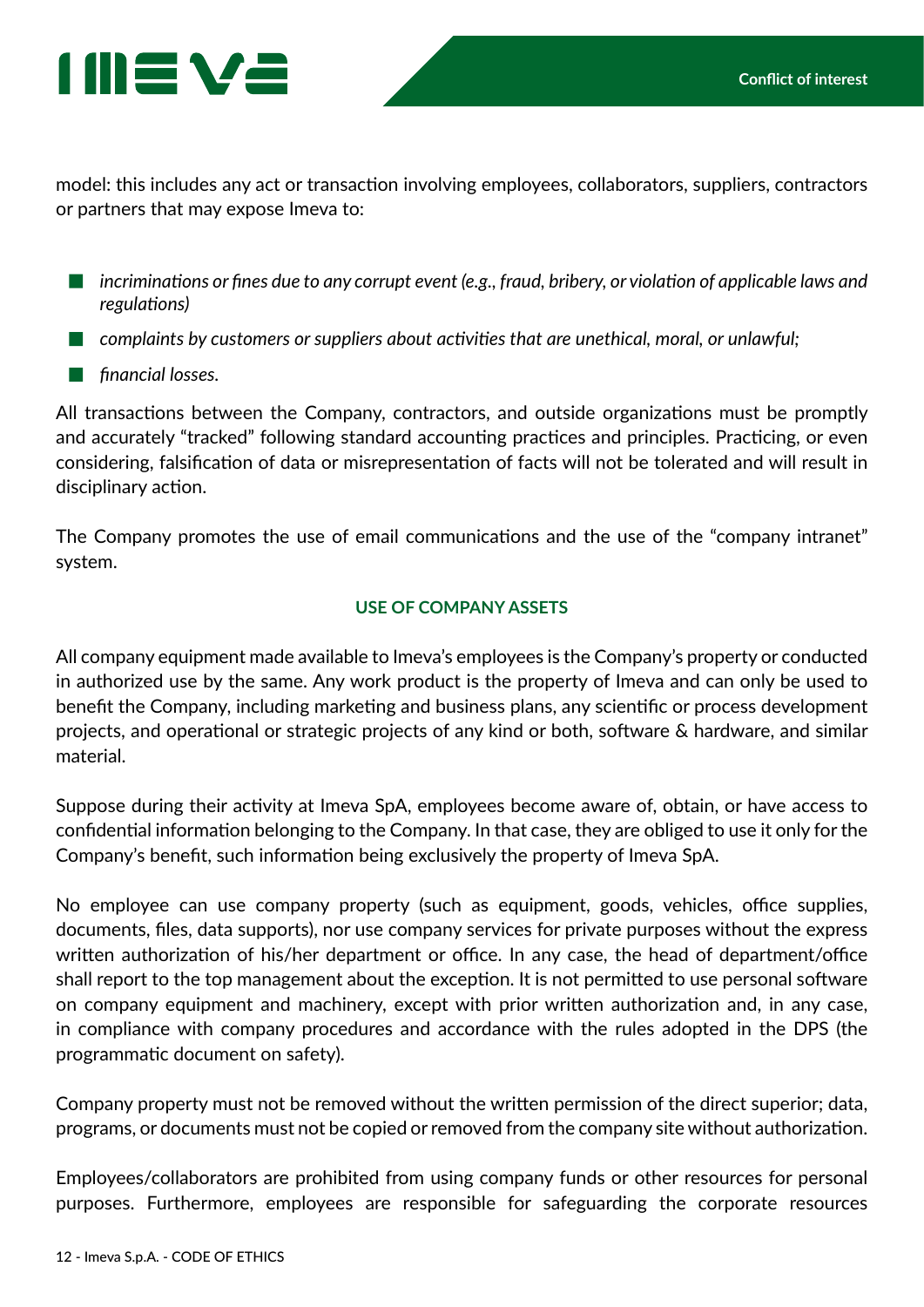

placed under their control, including information. They must keep accurate records of the use of these resources by following the administrative procedures in use. It is the employee/collaborator's responsibility to report any impediments to this effect promptly. Employees/collaborators must at all times ensure the correct use of company funds and resources.

Employees/collaborators are prohibited from using company assets to determine situations of personal privilege within the Company and/or to determine conditions of privilege for specific customers or suppliers.

Each expense must be carefully noted and duly documented. Submitting fraudulent expense reports is seriously punished.

# **TRANSPARENCY AND INTEGRITY**

The operations carried out by Imeva adhere to the principles of good business conduct accepted at the international level. The Company shall also provide all stakeholders with regular and accurate information about activities, corporate structure, performance, and its financial situation.

Transparency means that any information publicly available related to Imeva is true and correct. This transparency applies to the official reports and those containing financial statements or other corporate communications required by law addressed to shareholders, the public, and the Company that performs the audit and all information made public in press conferences, briefings, and data made public.

In particular, transparency means that all information and data relating to company services and processes provided to institutional bodies responsible for controls and the issuing of authorizations must always be truthful and correct.

According to generally accepted accounting principles, responsible business decisions can be taken only in the presence of accurate and auditable accounting data. Imeva does not consider data that distorts or conceals the true nature of business transactions. It is necessary to keep a proper and rigorous record of all the data that do not have an accounting nature (e.g., personal data, business documents, security statistics, etc.). All cash disbursements and movements must be solely for the purpose envisaged of the relevant authorization only.

Each company department is responsible for the truthfulness, authenticity, and originality of the documentation and information provided in the performance of the activity for which it is reliable. Each operator is responsible for his or her sphere of operations.

The Company condemns any conduct aimed at altering the correctness and truthfulness of the data and information in the financial statements, reports, or other corporate communications required by law addressed to shareholders, the public, and the auditing firm.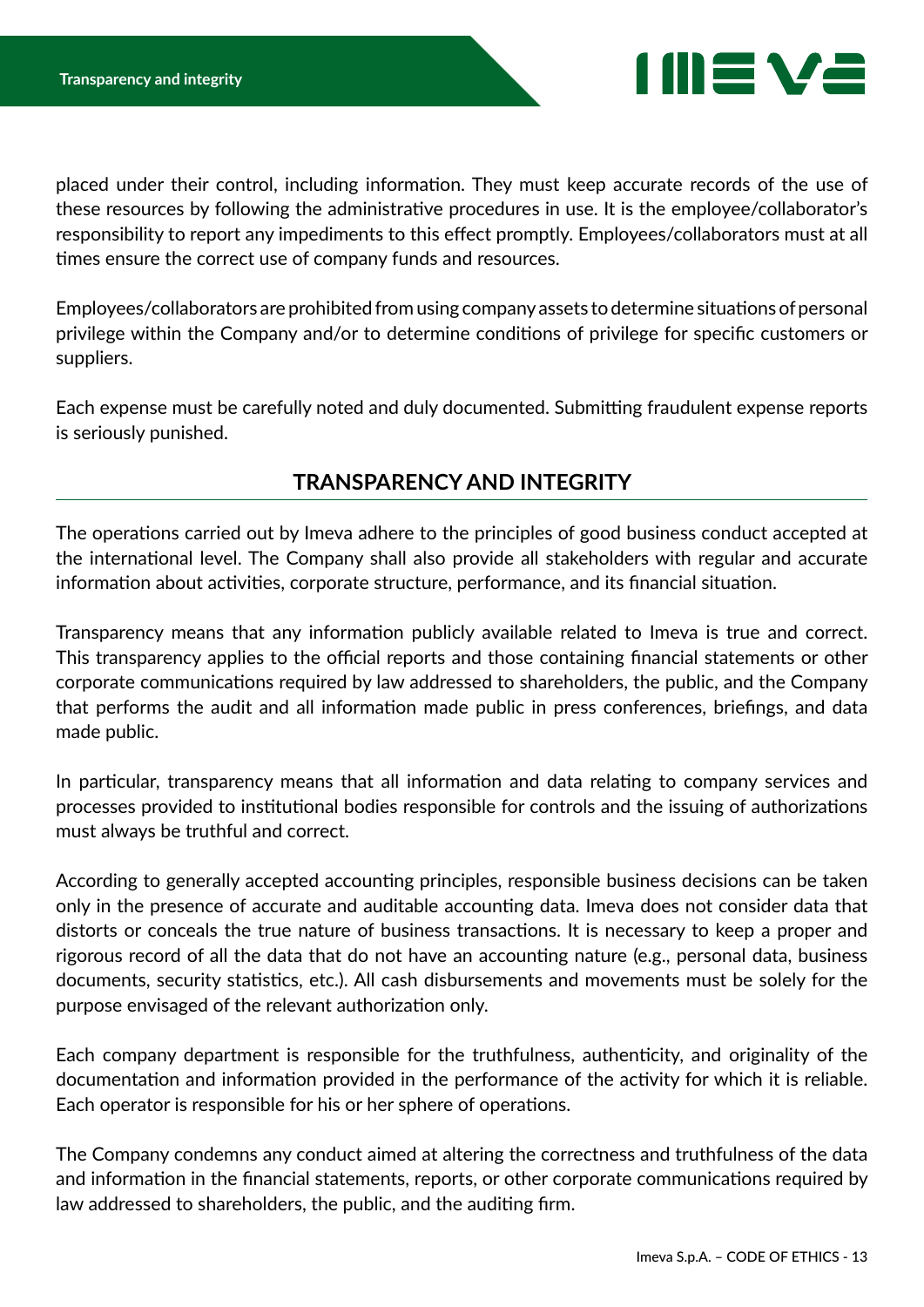

The Company requires that its Directors, Department Managers, and employees behave correctly and transparently in performing the tasks assigned, particularly concerning any request made by shareholders, the Board of Statutory Auditors, and other corporate bodies in the exercise of their respective institutional functions.

It is forbidden for the Company's Directors to engage in any conduct aimed at damaging the integrity of the Company's assets.

The Directors must not carry out any corporate transaction that may cause, even potentially, damage to creditors.

It is forbidden to spread false information both inside and outside the Company, concerning the Company itself, its employees, collaborators, and third parties working for it. It is particularly forbidden to circulate within the company news and/or verbal communications concerning anyone without adequate and verifiable documentation. Employees and collaborators are cautioned against exercising intimidation and harassment policies.

During audits and inspections by the competent public authorities, the addressees of this Code must maintain an attitude of maximum availability and collaboration towards the inspection and control bodies. It is forbidden to hinder the functions of the Public Surveillance Authorities that come into contact with the Company due to their institutional roles.

It is forbidden to allocate contributions, subsidies, or funding obtained from the State or other public body or the European Community, even small amounts, for purposes other than those for which they were granted.

The Company condemns any conduct aimed at obtaining, from the State, the European Community or any other public body, any contribution, financing, soft loan or another disbursement of the same type, employing altered or forged declarations and/or documents, or through artifices or deception, including those carried out using a computer or telematics system, aimed at misleading the disbursing body.

#### **ACCESS AND TRUTHFULNESS OF INFORMATION**

Any promotional or advertising communication must be truthful, accurate, and not distort the reality and must also comply with the law regulating advertising activities for the sector in which Imeva operates.

Cordial and disinterested relationships will be maintained with professionals and companies operating in the sector to ensure the proper exchange of information for the benefit of all stakeholders.

**RELATIONSHIPS WITHIN THE SUPPLY-CHAIN**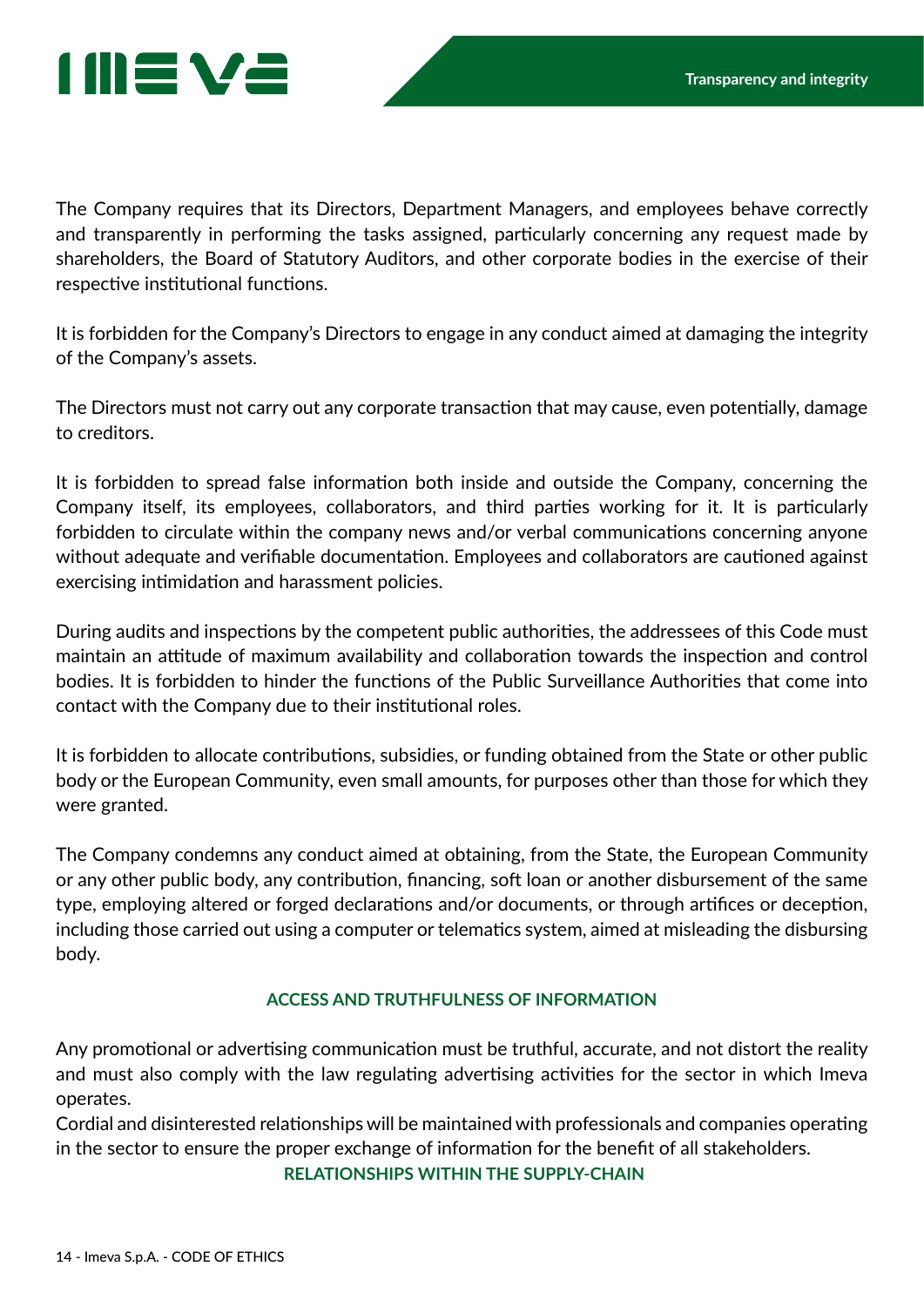

Imeva maintains mutually beneficial relationships with suppliers and partners. During negotiations, the Company sensitizes the adherence of suppliers and partners to principles consistent with those that it follows.

When dealing with suppliers, Imeva SpA uses appropriate behavior patterns to improve their collaboration and achieve business objectives related to them.

It is forbidden for employees/collaborators to accept any form of "courtesy" or gift from suppliers constituting a reason for serious disciplinary action.

Imeva SpA encourages its suppliers to share the same social and ethical standards and collaborates with them to share best practices supporting them.

#### **SPECIFIC INTERACTIONS WITH THE PUBLIC ADMINISTRATION**

Imeva SpA, wherever it operates, takes care to comply with the sector's regulations (regional, national, and European derivation).

Third parties, including the Company, its Bodies, employees, consultants and collaborators, agents, attorneys, who act on behalf of Imeva SpA in relations with the Public Administration, inspire and adapt their conduct to the respect of impartiality and good performance which Public Administration is obliged to abide.

Contacts with the Public Administration are limited to those specifically appointed by the Company to deal or have contact with the public administration, public officials, organizations, and/or institutions. Anyone who addresses the Public Administration using the Company's name without having the power to do so commits a severe violation and will suffer disciplinary and contractual consequences. It is forbidden for employees/collaborators to interfere in relations with the P.A. at any level without prior authorization.

The persons entrusted by the Company to follow any business negotiation, request, or relationship with the Public Administration must not, for any reason, try to improperly influence the decisions of Public Officials or Public Service Officers.

Imeva S.p.A. condemns any conduct, whereby anyone acting for and on its behalf, consisting in promising or offering directly or indirectly money or other benefits to Public Officials and/or Persons in charge of a Public Service from which the Company may obtain an interest or an advantage and undertakes to report any episodes that may occur in this sense immediately.

It is forbidden for anyone who has a working relationship with Imeva SpA to improperly influence the representatives of the P.A. through the payment of bribes, gifts, politically motivated subsidies, lavish hospitality, or other means. The exiguity of their value always ch

The principles mentioned above are also extended to any consultant or agent working on behalf of Imeva SpA.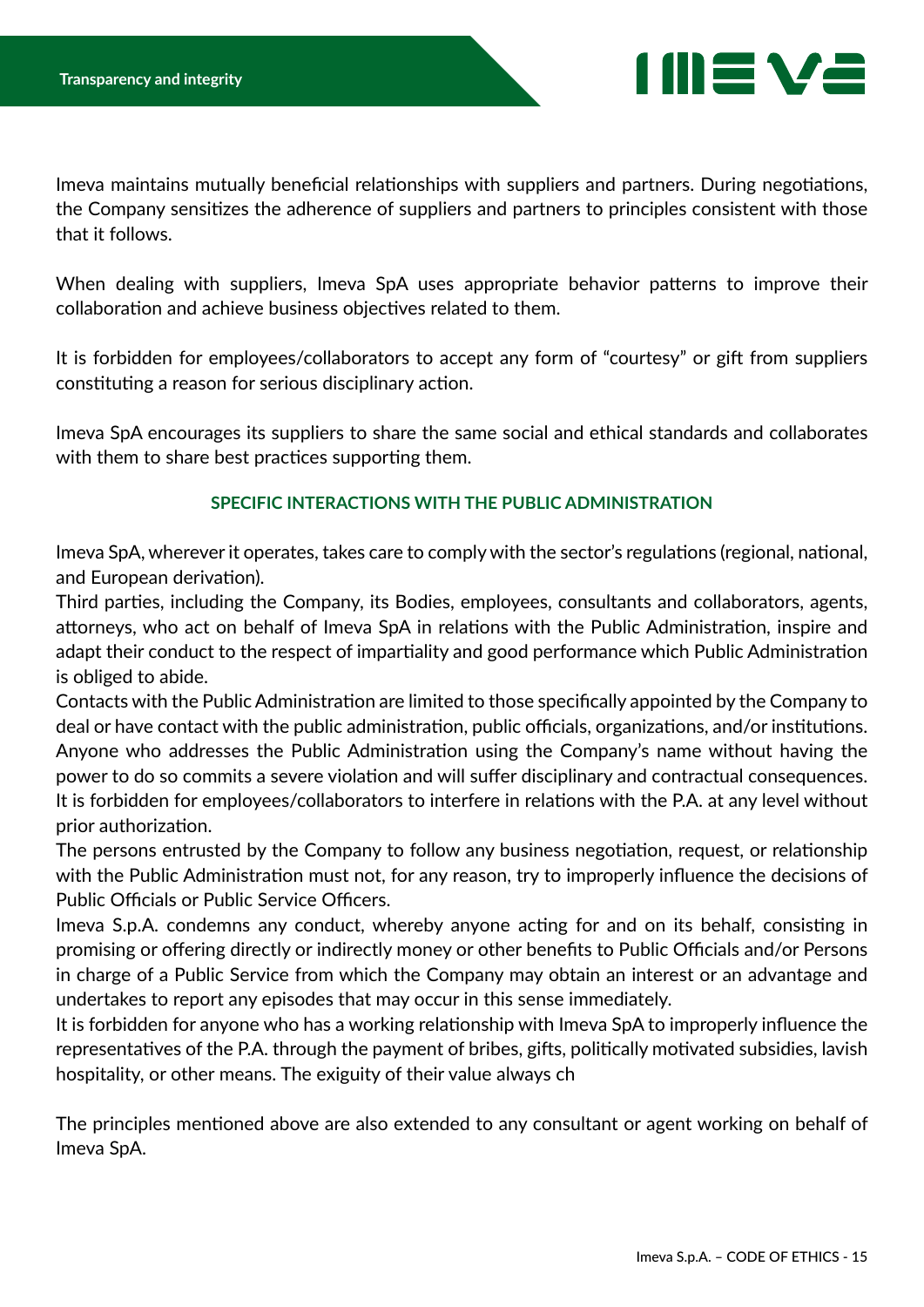

## **PRINCIPLES CONCERNING THE COMMUNITY, THE SOCIETY, AND THE ENVIRONMENT**

#### **CORPORATE CITIZENSHIP**

Imeva SpA is committed to observing practical principles regarding the impact of its activities by acting as a responsible member of the communities in which it operates.

Imeva SpA employees/collaborators can freely support political organizations, charitable organizations, and/or community organizations. A clear division is sought between non-work activities and business performance.

No employee of Imeva S.p.A. shall put pressure on another employee/collaborator to make him/her express views contrary to his/her personal beliefs or support political, religious, or social causes that are not his/her own.

#### **COMPANY POLICY ON CHARITABLE DONATIONS**

The Company's success can be shared with the community by meeting its collective needs. The Company is committed to partnerships that aim to create sustainable value for every member of the community.

The Company intends to play an active and positive role in all communities in which it operates. Employees/collaborators and, in particular, persons in positions of responsibility and management must always consider the possible impact that the Company's decisions may have on the community and how they may be evaluated and communicated outside the Company, assessing the potential "return" impacts on the Company itself.

#### **EMPLOYMENT OPPORTUNITIE**

For Imeva SpA, it is essential to support a policy of diversity by selecting, training, and hiring employees based on the adequacy of skills and qualifications to the corporate role that they will cover, without any form of discrimination or prejudice.

The principle of equal opportunities is validly applied in Imeva. Each individual is treated only based on the requirements for the job he/she has to perform. This principle must be used during the interview, training, promotion, transfer, remuneration, allocation of benefits, and termination of the employment relationship. No derogations have been provided for the above principle. Discrimination based on race, religion, national origin, age, disability, gender, sexual orientation, marital status, and any other factor prohibited by law is not tolerated.

The Company encourages the involvement of each employee in the planning and direction of the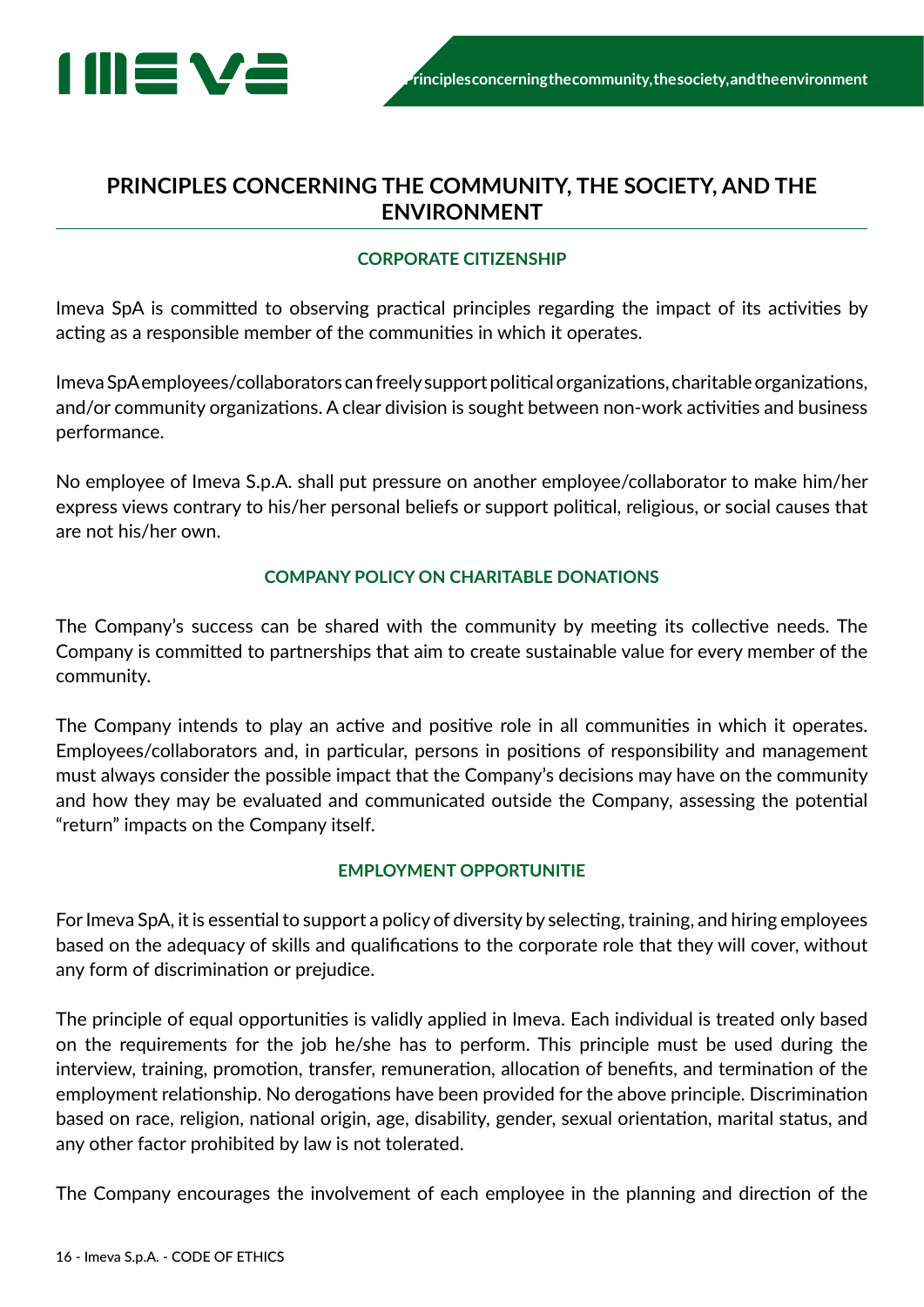

work he or she is called upon to do, as well as in the elaboration of the career plan that concerns him or her.

The Company's activities are carried out with respect for the environment by raising public awareness for every sustainable use of natural resources. In line with the principles in this Code and with the initiatives undertaken by the Company, Imeva voluntarily commits to improving its environmental performance continuously.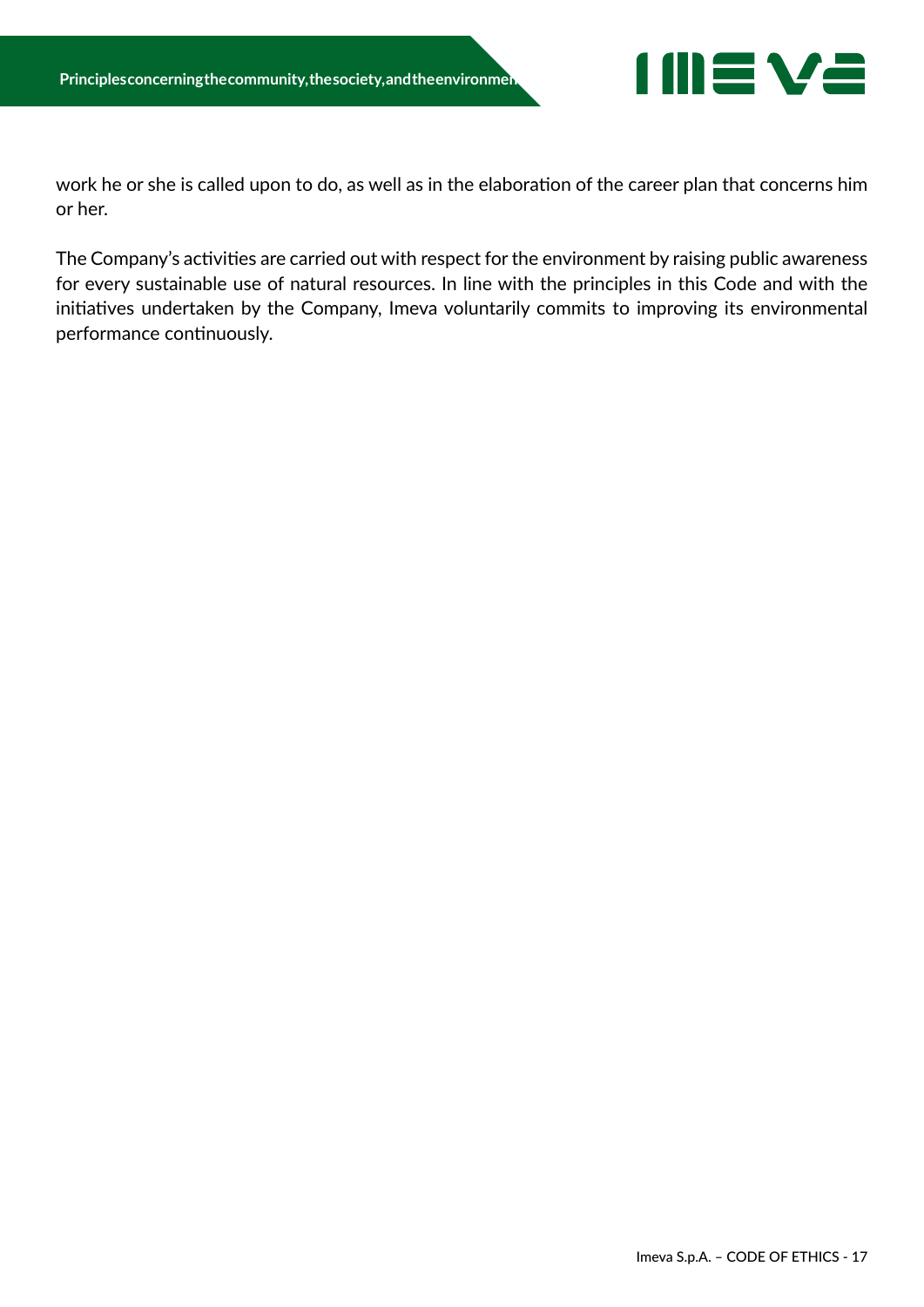

## **RESPONSIBILITIES AND CONCLUSIONS**

#### **IMEVA SPA'S OBJECTIVE: AN ETHICAL WORKING ENVIRONMENT**

All employees and contractors of the Company must familiarize themselves with the contents and proper application of this Code of Ethics.

Each resource of the Company should be responsible for ensuring compliance with the policies and standards relating to his or her work and for seeking assistance from a manager, supervisor, or the Supervisory Board if he or she does not fully understand the Company's policies in question or how they should be applied.

Senior management must:

- **E** ensure that all employees, collaborators, and individuals who otherwise work in the interest of the *Company have access to all current Company policies and procedures;*
- *respond promptly and professionally to any doubt or problem raised by employees, collaborators, and consultants regarding ethics;*
- *display exemplary behavior that can also be followed by other employees and collaborators to be identified in a mentoring relationship by those subject to their direction.*

Human Resources is encouraged to report if violations occur promptly. Doubts and concerns may be directed to those with direct responsibility for the matter, the Function Managers. Function Managers are also obligated to report to the Board of Directors and the Supervisory Board in the event of unresolved violations.

These reports must be made in writing. Imeva SpA does not allow any form of harassment or intimidation of any employee who reports a possible breach in good faith. On the other hand, severe sanctions will be taken against those who should try to denigrate other employees and/or collaborators by indicating alleged violations that turn out to be false.

The Company instructs all recipients to read and understand this Code of Ethics and the policies and procedures involving their department or office. There is no Code of Ethics that covers every possible circumstance, so it may be necessary to use additional guidelines for proper conduct; all recipients must actively cooperate to achieve business ethics at its finest.

There is an obligation to follow the content of this Code and the spirit with which it is written.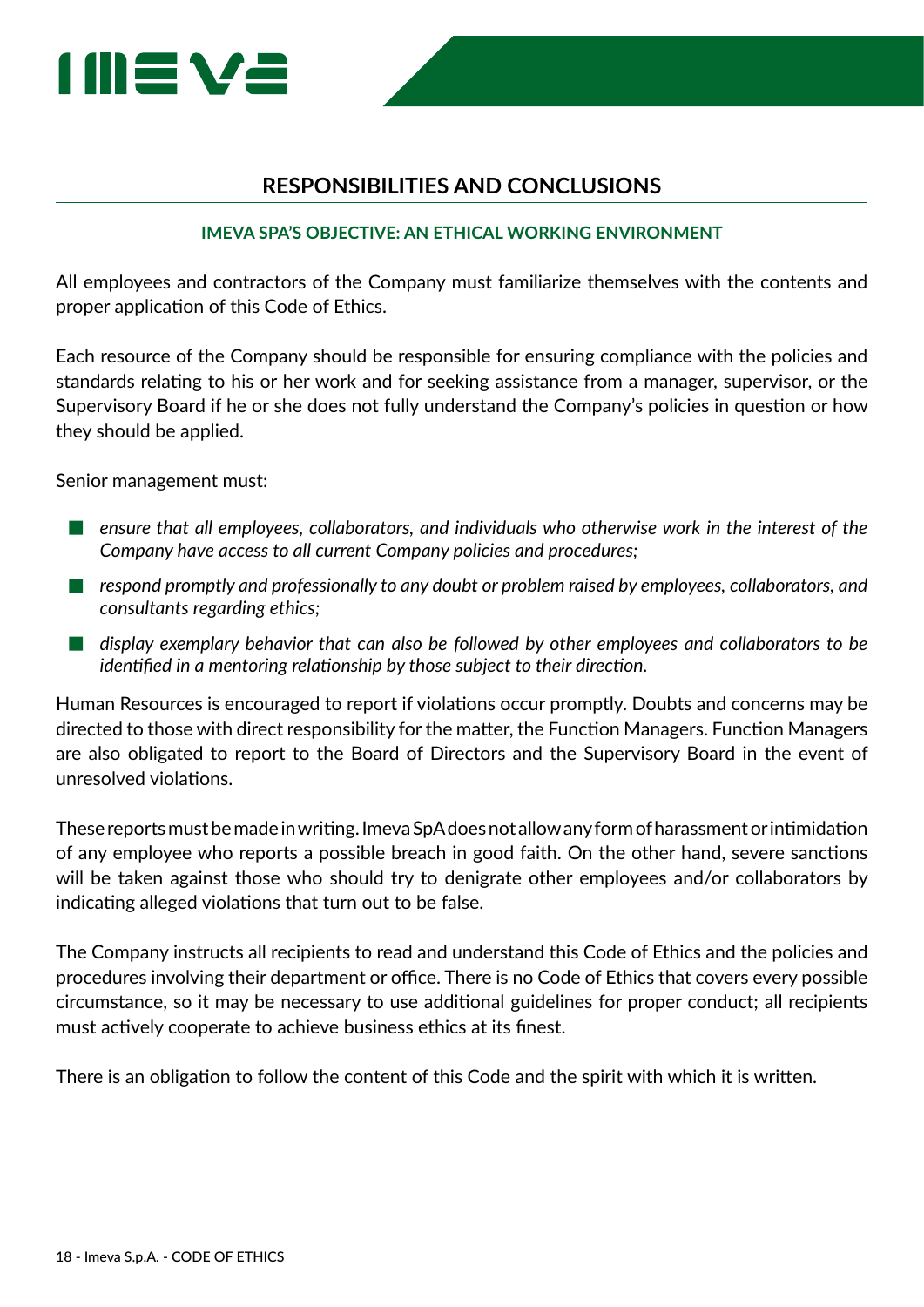